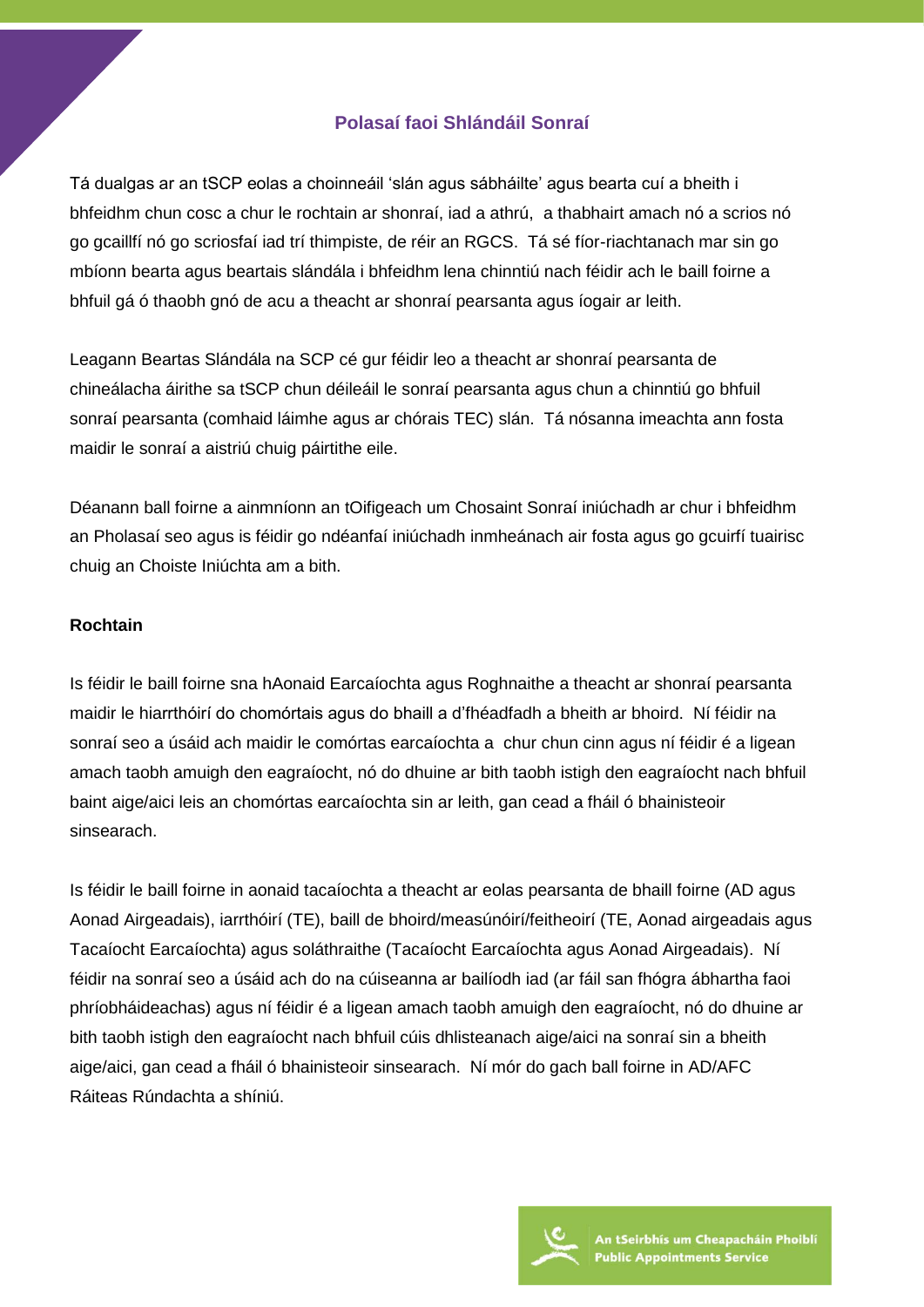## **Nós Imeachta maidir le Sonraí Pearsanta a Láimhseáil (Comhaid Láimhe agus ar chórais TE)**

Tá sé tábhachtach nach n-úsáidfí gach sonra pearsanta sa tSCP ach do na cúiseanna a bhfuarthas é agus go gcoinnítear é faoi rún.

# *Tá na bearta slándála TE seo i bhfeidhm fosta agus ní mór do na bearta cloí leis na nithe seo a leanas:*

- (i) Ní mór cloí leis an Pholasaí um Shlándáil Eolais i gcónaí. Cuireann TE na SCP polasaí i bhfeidhm a dteastaíonn pasfhocal casta uaidh le teacht ar an ghréasán corparáideach. Chuir an tSCP polasaí a stiúrtar go lárnach i bhfeidhm chun go gcaithfidh baill foirne a bpasfhocail gréasáin a athrú go rialta. Níl cead faisnéis aitheanta an duine a roinnt le duine eile. Ní mór do bhaill foirne a ríomhaire a chur faoi ghlas no logáil amach nuair a fhágann siad a ríomhaire gan aire - tá gach ríomhaire socraithe chun go gcuirfear iad faoi ghlas tar éis 5 nóiméad. Ba chóir ríomhphoist a scrúdú sula gcuirtear iad amach lena chinntiú go seoltar iad chuig an duine ceart.
- (ii) Ní mór d'iarrthóirí a chinntiú nach dtaispeántar eolas pearsanta nó rúnda ar scáileáin ríomhairí in áiteanna poiblí na hoifige.
- (iii) Connítear gach sonra pearsanta agus íogair a choinnítear go leictreonach i stór lárnach. Ní féidir ach le baill foirne sna haonaid TE a theacht ar an Ionad TE agus Sonraí araon (coinnítear cruaearraí agus bogearraí a bhfuil sonraí pearsanta i stór air), (svaidhpchárta riachtanach le rochtain TE); déanann an t-ardbhainistíocht athbhreithniú go rialta ar rochtain ar thaifid agus ar nósanna imeachta)
- (iv) Cuireann comhlachtaí speisialtachta Ríomhairí Pearsanta ó mhaith go slán; scriostar na tiomántáin chrua.
- (v) Déantar athbhreithniú go rialta ar chead maidir le tiomántán agus cuirtear srian i bhfeidhm más cuí (e.g. athrófar cead do dhaoine a d'athraigh ó aonad amháin go haonad eile) (tá dualgas ar Bhainisteoirí Líne an t-aonad TE a chur ar an eolas faoi aon athrú foirne agus iarratas a dhéanamh faoi chead isteach).
- (vi) Ní cheadaítear rochtain ó chian ach trí chriptiú slán a úsáideann fíordheimhniú ina bhfuil dhá thoisc *(féach san alt thíos).*
- (vii) Tá bogearra frithvíreas agus frithspiaireachta ar gach ríomhaire pearsanta agus ar ríomhairí glúine.

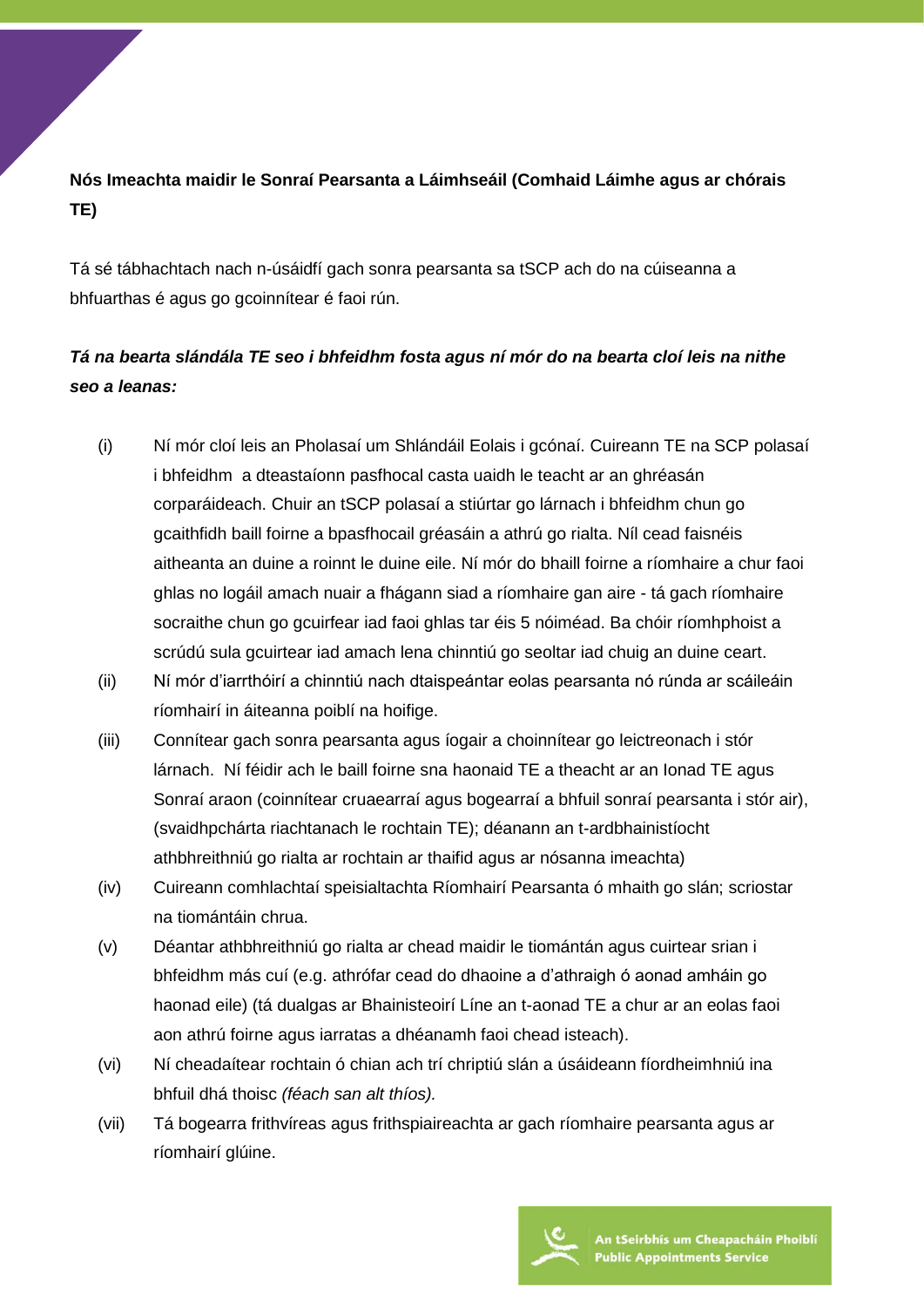- (viii) Tá ballaí dóiteáin corparáideacha i bhfeidhm chun nach féidir a theacht ar ghréasán na hoifige gan chead.
- (ix) Cuirtear gach ríomhaire agus freastalaí in oiriúint go rialta in aghaidh na laigí is déanaí.
- (x) Tógtar ar shiúl cead isteach ar chórais nach bhfuil gníomhach níos mó agus a bhfuil eolas pearsanta iontu sa chás nach bhfuil an cead isteach sin riachtanach níos mó nó nach bhfuil cúis mhaith leis.
- (xi) Baintear baill foirne a théann ar scor, a éiríonn as nó a aistríonn ón tSCP láithreach ó liostaí poist agus ó liostaí daoine ar tugadh cead rochtana dóibh. Tarlóidh athruithe ábhartha fosta nuair a aistrítear baill foirne chuig dualgais eile go hinmheánach.
- (xii) Ní féidir sonraí pearsanta agus íogair a choinnítear ar iarratais agus ar bhunachar sonraí a bhfuil smachta ábhartha slándála agus rochtana i bhfeidhm dóibh (m.sh. STAR) a chóipeáil ar bhogearra táirgthe pearsanta (ar nós feidhmeanna próiseála word, scarbhileoga, srl) má dhéantar cóip de in eolaire a bhfuil cead isteach chuige acu siúd amháin atá ag obair ar chomórtas áirithe; déanfar iniúchadh air seo agus is féidir go dtarlódh gníomh faoin Chód Cleachtais dá sárófaí é;
- (xiii) Tá sé beartaithe ag an Oifig gan páipéar a bheith á úsáid ag boird agus is féidir le boird roghnaithe táibléidí a úsáid anois. Ciallaíonn sin go gcuirfear feidhmeanna i stór go sealadach ar ShareFile mar ullmhúchán do chruinniú boird. Ní mór na táibléidí a chur i dtaisce go slán sa tSCP agus nuair a thugtar iad amach do bhaill de bhoird, ní mór don aonad i gceist a chinntiú nach bhfaigheann ach an té a raibh sé beartaithe go bhfaigheadh sé/sí an táibléad é. Ní mór don aonad a chinntiú go dtugtar gach táibléad ar ais don tSCP tar éis an chruinnithe áirithe agus gur logáil an ball de bhord amach; ní mór dátaí scoir do shonraí boird a shocrú ar ShareFile;
- (xiv) Seachas mar atá leagtha amach in (xiii) thuas, níl cead sonraí pearsanta a chóipeáil ar ghaireas stórála iniompartha ar nós ríomhairí glúine, méaróg chuimhne srl., a d'fhéadfaí a ghoid nó a chailleadh; tá na coinníollacha seo i gceist fosta maidir le gaireas stórála iniompartha;
	- a. Níl cead sonraí pearsanta, príobháideacha nó rúnda a stóráil ar ghaireas iniompartha riamh. I dtaca le ríomhairí glúine de, ní mór criptiú iomlán diosca a dhéanamh is cuma cén cineál sonraí atá i dtaisce; moltar do bhaill foirne a bheith cúramach agus iad ag úsáid gréasáin Wi-Fi. Níor chóir aon eolas corparáideach rúnda nó íogair a fháil nó a chur ar aghaidh trí ghréasán Wi-Fi nach bhfuil slán.
	- b. cuirtear pasfhocail i bhfeidhm ar teileafóin chliste agus ar ghaireas soghluaiste agus ba chóir go mbeadh na pasfhocail láidir agus slán mar a shonraítear sa Pholasaí Slándáil Eolais;

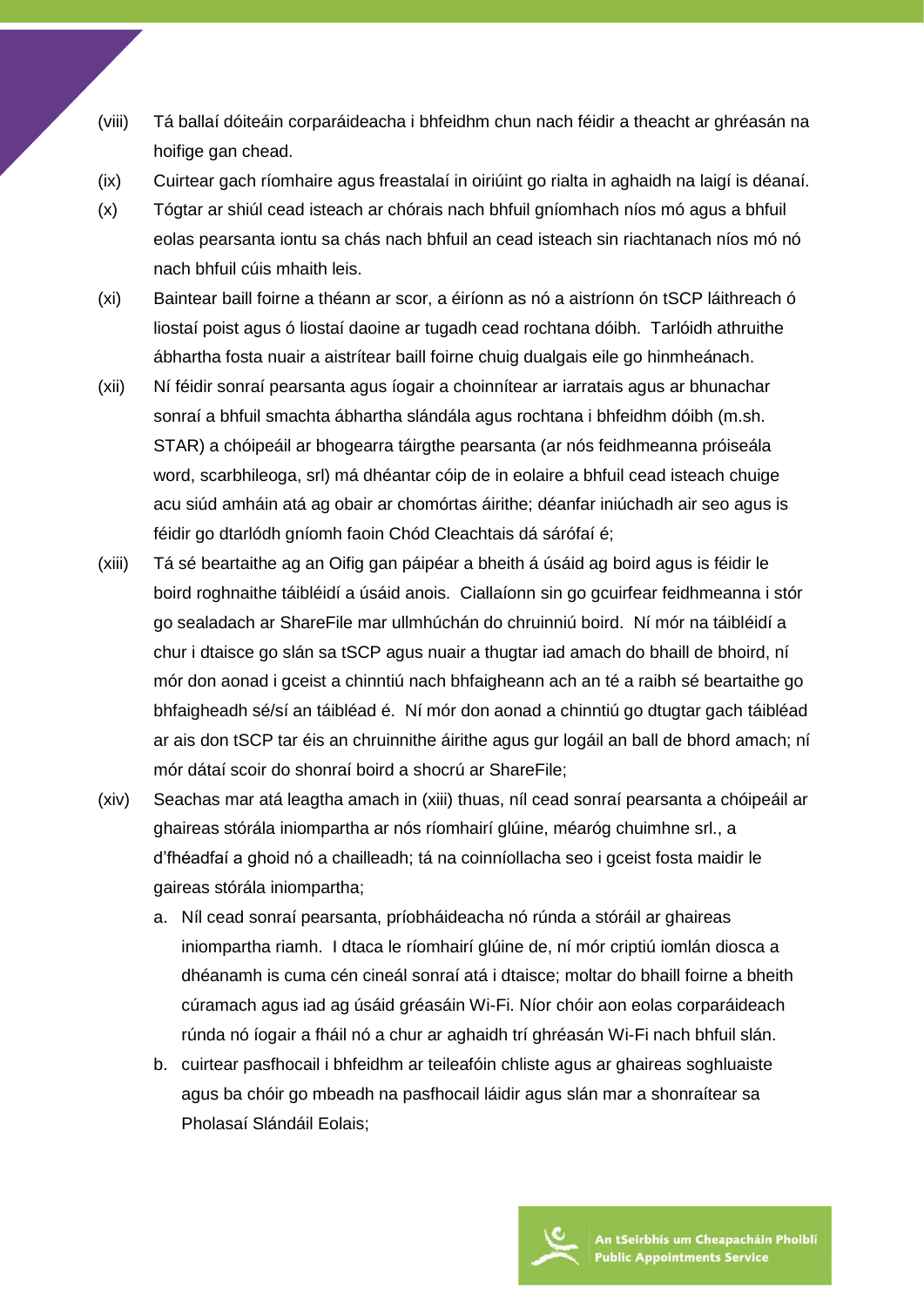- c. Nuair atá gaireas ríomhaire iniompartha á n-úsáid in áiteanna poiblí, ní mór a bheith cúramach nach dtugtar amach eolas trí thimpiste e.g. trí dhaoine gan cead acu a bheith ag féachaint nó ag éisteacht;
- d. Tugtar cead ar leith do dhuine ar leith gaireas a úsáid agus tá an duine sin freagrach as súil a choinneáil ar an ghaireas;
- e. Ní mór ríomhairí glúine a chur faoi ghlas san oifig thar oíche; nuair atá an gaireas amuigh as an oifig ní mór é a choinneáil slán i gcónaí;
- f. níor chóir gaireas iniompartha a fhágáil i feithicil gan súil a choinneáil air;
- g. Déantar scrúdú AV agus cuirtear paistí (ní mór seo a chomhlíonadh láithreach) ar gach ríomhaire glúine agus déantar criptiú iomlán diosca orthu ar fad; tá rialú lárnach ar gach gaireas USB agus tá srianta i gceist maidir le gaireas UCB a úsáid; ní úsáidtear USBs ach i dtaca le heolas neamh-rúnda agus neamh-phearsanta, e.g. cur i láthair poiblí).

## **Rochtain ó Chian**

Nuair atá na sonraí seo á bhfáil ó chian, ní mór é a dhéanamh trí nasc criptithe slán. Ní mór do bhaill foirne cloí leis an Chód seo agus iad ag teacht ar shonraí ó chian. Má tá sé i gceist sonraí pearsanta a íoslódáil ar do ghléas, ní mór duit an doiciméad críochnaithe a shábháil ar an ghréasán agus aon eolas atá i stór ar do ghléas a scrios nuair chríochnaíonn tú do chuid oibre. Níor chóir duit ach gléas (ríomhaire PC glúine, teileafón póca nó PDA) atá cumraithe i gceart de réir chaighdeáin na SCP a úsáid (e.g. bogearra frithvíreas agus bogearra frithspiaireachta, criptiú iomlán srl) nuair atá tú ag teacht ar shonraí pearsanta nó íogair a choinnítear go lárnach. Ní mór gach teicneolaíocht/gréasán gan sreang a úsáidtear nuair a táthar ag teacht ar chórais na SCP a chriptiú ar an chaighdeán is láidre agus is féidir.

Tá na treoracha céanna i bhfeidhm do Bhaill de Bhoird na SCP nó do chomhairligh tacaíochta TE (más ann agus má thugtar an cead cuí) nuair a táthar ag teacht ar chórais ó chian.

### **Rochtain Chuí agus Monatóireacht ar Chonair Iniúchta**

Chun teacht ar rochtain mhíchuí (inmheánach nó seachtrach), cur le sonraí, sonraía scrios nó a chur in eagar), úsáidfear conairí iniúchta mar chuid de STAR.

### *Ní mór na bearta seo a chomhlíonadh maidir le taifid láimhe/comhaid pháipéir*

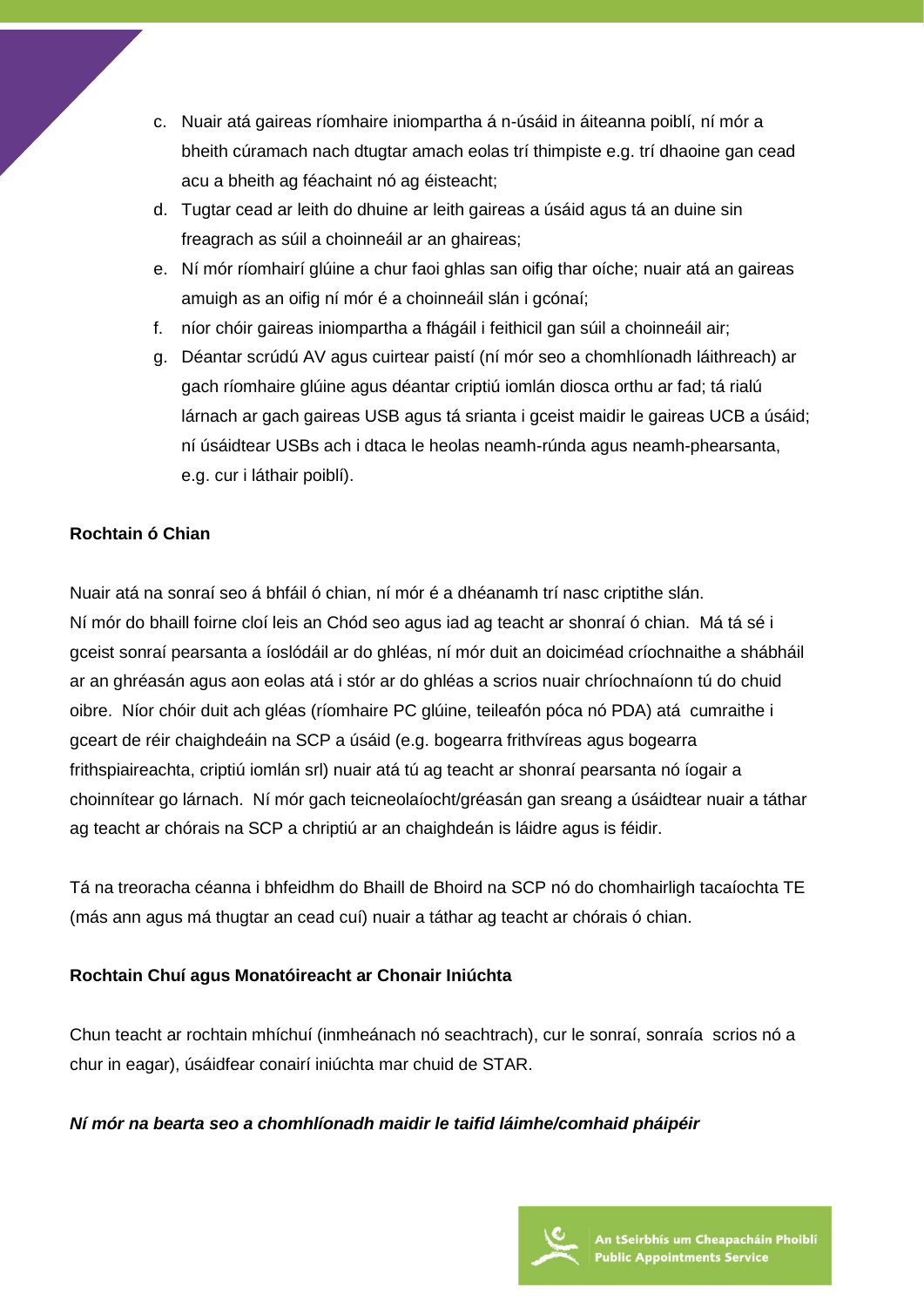- ◊ Ní mór iarraidh ar bhaill foirne "Ráiteas Rúndachta" a shíniú agus ní mór do Ionadaí de chuid na SCP labhairt leo faoi riachtanas maidir le rúndacht ag gach staid den phróiseas. Ní mór iarraidh ar mheasúnóirí/feitheoirí "Ráiteas Rúndachta" a shíniú agus eolas a fháil ón aonad earcaíochta cuí faoin riachtanas do rúndacht.
- ◊ Ní mór a bheith cúramach lena chinntiú nach bhfuil cead ag iarrthóirí agus ag baill de bhoird roghnaithe féachaint ar shonraí pearsanta de chuid iarrthóirí eile/boird eile (ainmneacha iarrthóirí eile san áireamh) dá bhrí sin ba chóir a bheith cúramach le fillteáin na mbord lena chinntiú nach féidir teacht orthu agus ba chóir a bheith cúramach nuair atá iarrthóirí á seiceáil isteach sa dóigh nach féidir leo féachaint ar eolas faoi iarrthóirí eile (bí cinnte nach bhfaigheann siad ach cóip dá bhfoirm iarratais féin).
- ◊ Ní mór gach páipéar a thógáil amach ó sheomra an bhoird nuair atá an bord críochnaithe agus ní mór an seomra a chur faoi ghlas má fhágtar páipéir gan súil a choinneáil orthu am ar bith).
- ◊ Ní mór gach eochair seomra a thabhairt don deasc fáiltithe agus ba chóir an prios ina gcoinnítear na heochracha a bheith faoi ghlas ag gach staid nuair nach bhfuil an deasc faoi fhaire (e.g. thar oíche) agus ba chóir an eochair don phrios sin a bheith i stór in ionad slán.
- ◊ Ní mór a bheith cúramach nach féidir le hiarrthóirí atá ag síniú isteach in ionaid tástála féachaint ar shonraí pearsanta iarrthóirí eile (ainmneacha san áireamh).
- ◊ Ba chóir eolas pearsanta atá le scrios (e.g. cóipeanna d'fhoirmeacha iarratais tar éis gearrliostú/agallaimh) a chur sna hAraidí do Bhruscar Rúnda) amháin. Ní scriosfar é ach go hinmheánach nó i gcás conraitheora a d'aontaigh ina c(h)onradh le nósanna imeachta cosanta sonraí na hoifige agus a chinntiú go gcosnaítear rúndacht na sonraí pearsanta ar fad.
- ◊ Nuair atá eolas pearsanta á fhótachóipeáil (e.g.) foirmeacha iarratais, ba chóir a bheith cúramach a chinntiú go dtógtar gach cóip amach as an seomra fótachóipeála.
- ◊ Ní mór eolas pearsanta agus íogair a chur faoi ghlas nuair nach bhfuil sé in úsáid nó ag deireadh an lae (e.g. foirmeacha iarratais, oird fiúntais, tuairiscí rúnda srl).
- ◊ Níl cead ach ag daoine a bhfuil cúis oibre leis a theacht ar thaifid pháipéir agus ar chomhaid ina bhfuil sonraí pearsanta (coinnítear comhaid i stór ar shiúl ón oifig nuair nach bhfuil siad in úsáid, cuirtear comhaid atá in úsáid i stór sa rannóg a mbaineann siad leis). Cuirtear iarratais do chomhaid atá ar shiúl ón oifig chuig an Aonad Tacaíochta Gnó agus tógtar ainm an té a dtugtar an comhad dó/di.
- ◊ Coinneoidh maoirseoirí súil ar rochtain ar chomhaid ina bhfuil sonraí pearsanta ar bhonn leanúnach agus is féidir iniúchadh a dhéanamh air am ar bith.

## *Ní mór cloí leis na nósanna imeachta seo maidir le heolas pearsanta a chur taobh amuigh den tSCP:*

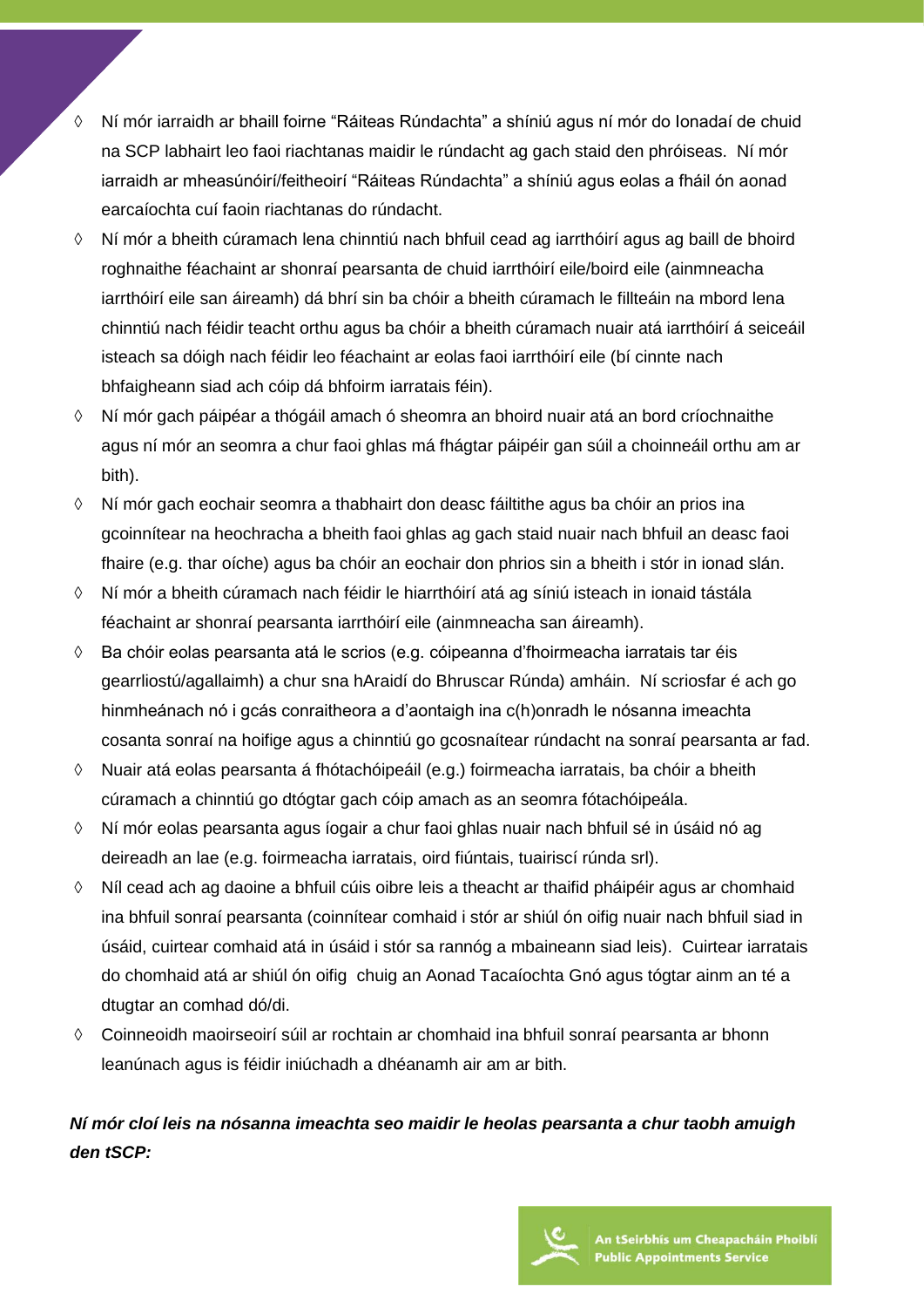- ◊ Níor chóir eolas pearsanta a chur chuig páirtithe seachtracha eile mura bhfuil sé iomlán riachtanach agus go gcomhlíonann sé na Rialacháin Ghinearálta um Chosaint Sonraí, ní mór duit dul i gcomhairle le bainisteoir sinsearach sula gcuireann tú ábhar pearsanta ar bith taobh amuigh den tSCP.
- ◊ Níor chóir eolas pearsanta a chur trí ríomhphost gan criptiú agus ba chóir custaiméirí a chur ar an eolas nár chóir dóibh eolas pearsanta a chur trí ríomhphost; cuireann an séanadh ag bun ríomhphoist na hoifige custaiméirí ar an eolas faoi seo\*.
- ◊ Níor chóir riamh facs a úsáid chun doiciméid ina bhfuil sonraí pearsanta iontu a chur ar aghaidh.
- ◊ Ba chóir duit a chinntiú go soláthrófar na sonraí chuig an duine a bhfuil sé le seoladh chuige/chuici nó chuig duine atá ag gníomhú ar a son agus go gcuirtear na doiciméid ar fad ar ais agus nuair nach dteastaíonn siad níos mó go scriostar iad le bruscar rúnda.
- ◊ Ba chóir post inmheánach a sheoladh chuig an duine ar seoladh chuige/chuici é nó chuig a mbainisteoir má tá siad as láthair.
- ◊ Má fhaightear iarratas ar theacht ar shonraí pearsanta ó eagraíocht eile, ní mór duit dul i gcomhairle le bainisteoir sinsearach a shocróidh ar chóir na sonraí a thabhairt amach agus an nglacfaí leis faoi théarmaí RGCS. Rachaidh an Bainisteoir Sinsearach i gcomhairle leis an Oifigeach Cosanta Sonraí más gá.
- ◊ Beidh nósanna imeachta fíor-dhiana i gceist do chonraitheoirí, comhairligh agus soláthraithe seirbhíse seachtracha (soláthraithe trialacha agus measúnaithe ar líne san áireamh) atá faoi chonradh leis an tSCP maidir le teacht ar shonraí pearsanta trí chonradh foirmiúil de réir fhorálacha na 'Rialacháin Ghinearálta um Chosaint Sonraí'. Déantar athbhreithniú agus iniúchadh ar théarmaí an chonartha agus ar na geallúintí a thugtar.

Níor chóir sonraí a thabhairt ach i gcás go bhfuil sé iomlán riachtanach, agus ba chóir an cainéal is sábháilte a úsáid chun é sin a dhéanamh. Le sin a dhéanamh, ba chóir don tSCP cloí leis na treoirlínte seo:

- ◊ Ba chóir sonraí a aistriú más féidir, ar chainéil shábháilte ar líne agus na sonraí a bheith criptithe;
- ◊ Níor chóir sonraí a aistriú de lámh ag úsáid méain fhisiceacha (e.g. méaróga cuimhne, CDnna, téipeanna srl); má shocraíonn bainisteoir sinsearach é sin a cheadú, ba chóir na sonraí a chriptiú leis an mhodh criptithe is láidre atá ar fáil. Ba chóir pasfhocail/frásaí pas láidre a úsáid chun sonraí a chriptiú/a dhíchriptiú; ba chóir do bhall foirne meáin chriptithe dá leithéid a thionlacan agus a thabhairt go díreach don duine a bhfuil sé le tabhairt dó/di agus ba chóir don duine a fhaigheann é síneadh dó. Ba chóir a bheith cúramach go gcuirtear an pasfhocal go slán chuig an duine ar chóir é a fháil agus nach dtugtar é do dhuine ar bith eile;